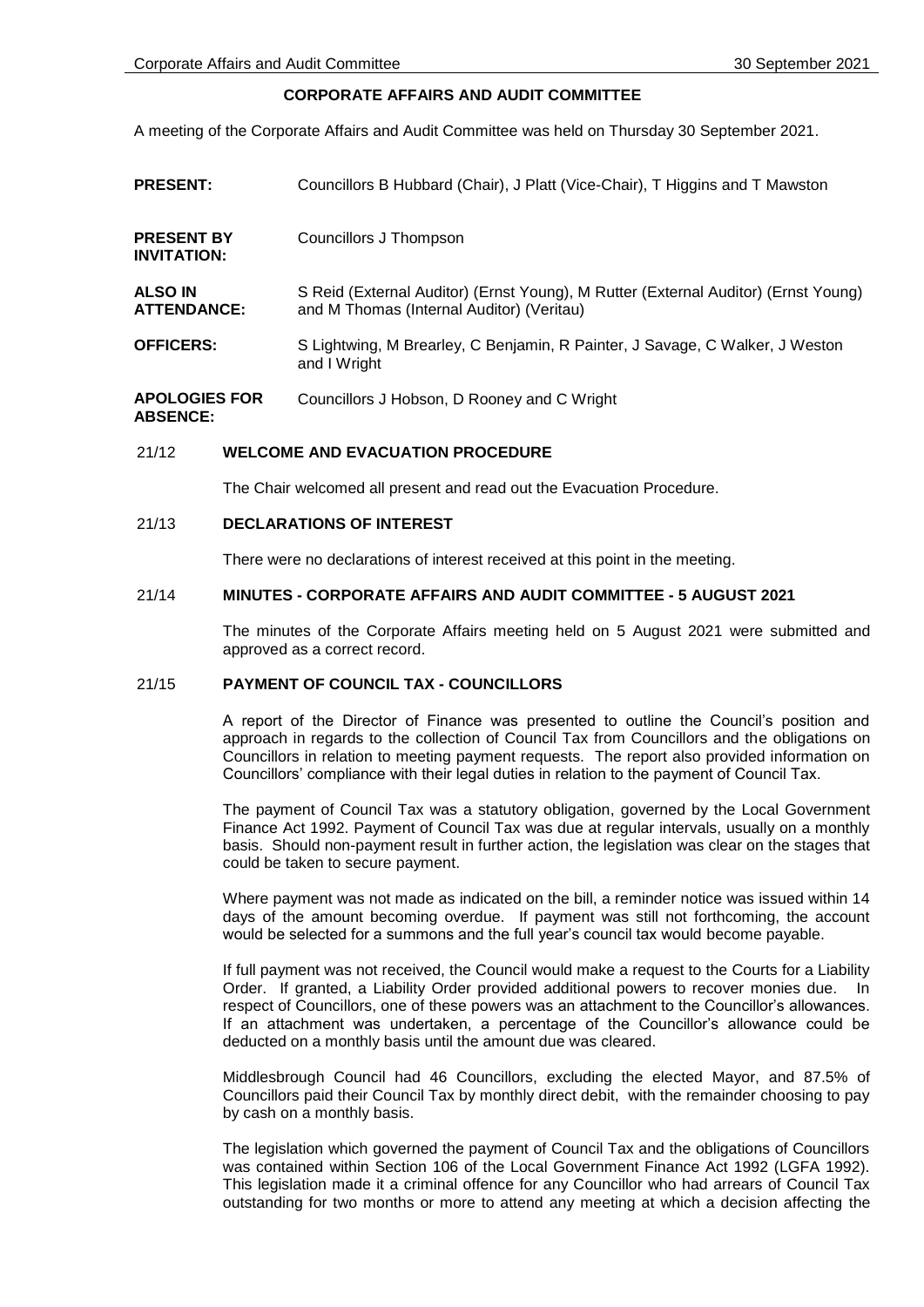Council's budget was to be taken, unless the Councillor concerned declared at the outset of the meeting that they were in arrears and would not be voting on the decision for that reason.

Checks made dated back to 2015, confirmed that no Councillor had been excluded from voting, albeit a small number might have fallen behind with payment. All Councillors' accounts were up to date and in some instances the full year's amount had been paid.

Revenues Service provided monthly checks against each Councillor's account. Notification was forwarded to Democratic Services should any Councillor hit triggers and fall behind with payment by two months or more.

It was highlighted that, although the Service undertook these checks, the responsibility for meeting payment obligations and raising non-payment issues, rested entirely with the Councillor, as it also applied to any other resident within the borough. The Council did not provide any variation in service that would result in Councillors being treated preferentially over other residents.

It was accepted that payment difficulties could arise, and support and payment plans could be put in place for Councillors in the same way as they could for residents. Paragraph 27 of the Members' Code of Conduct, attached at Appendix A to the submitted report, provided that Councillors must, at the earliest opportunity, make arrangements to repay. Any service response to this situation would be dealt with confidentially, provided non-payment had not resulted in other action.

Section 4 and Section 8 of the Members Handbook, attached at Appendix B to the submitted report, provided Councillors with the information pertaining to S106 of the Local Government Finance Act 1992.

**AGREED** that the information provided was received and noted.

# 21/16 **SUSPENSION OF COUNCIL PROCEDURE RULE NO 5 - ORDER OF BUSINESS**

**ORDERED** that, in accordance with Council Procedure Rule No 5, the Committee agreed to vary the order of business. The remaining agenda items would be considered as follows: Agenda Items 8, 9, 6, 7, 10, 11, 12 and 13.

# 21/17 **PROCUREMENT OVERVIEW FOR 2020/21**

A joint report of the Executive Member for Environment and Finance and Governance and the Director of Finance was presented to provide a summary of the Council's procurement activity over the last financial year including compliance with Standing Orders, practice changes and contract awards.

The Covid-19 pandemic had a significant impact on procurement activity during 2020/21 and there had been some significant challenges, which the procurement team had handled positively with suppliers to ensure continuity of provision and services.

The table at paragraph 4 of the submitted report showed the thresholds as at 1st April 2020 to 31st March 2021, which all procurement activity should adhere to. It was clarified that the thresholds were set by OJEU and Central Government. Some contracts allowed for a variance which might go over the threshold if there were sudden increases in supplies such as fuel but this was closely monitored.

One of the consequences of the Covid-19 pandemic had been the extension of 77 contracts, since it was not possible for formal tenders to be carried out. These extensions were compliant with the Public Contract Regulations and the relevant PPN's and contracts were formally varied. These procurements were being re-scheduled into future tender pipeline.

Throughout the pandemic the Council had worked to ensure that services continued without disruption and that suppliers were supported as much possible. There were currently 475 active contracts recorded on the Council's Contract Register.

In line with Standing Orders there were occasions where an exemption from Standing Orders could be obtained through a fully transparent approval process. During 2020/21 there were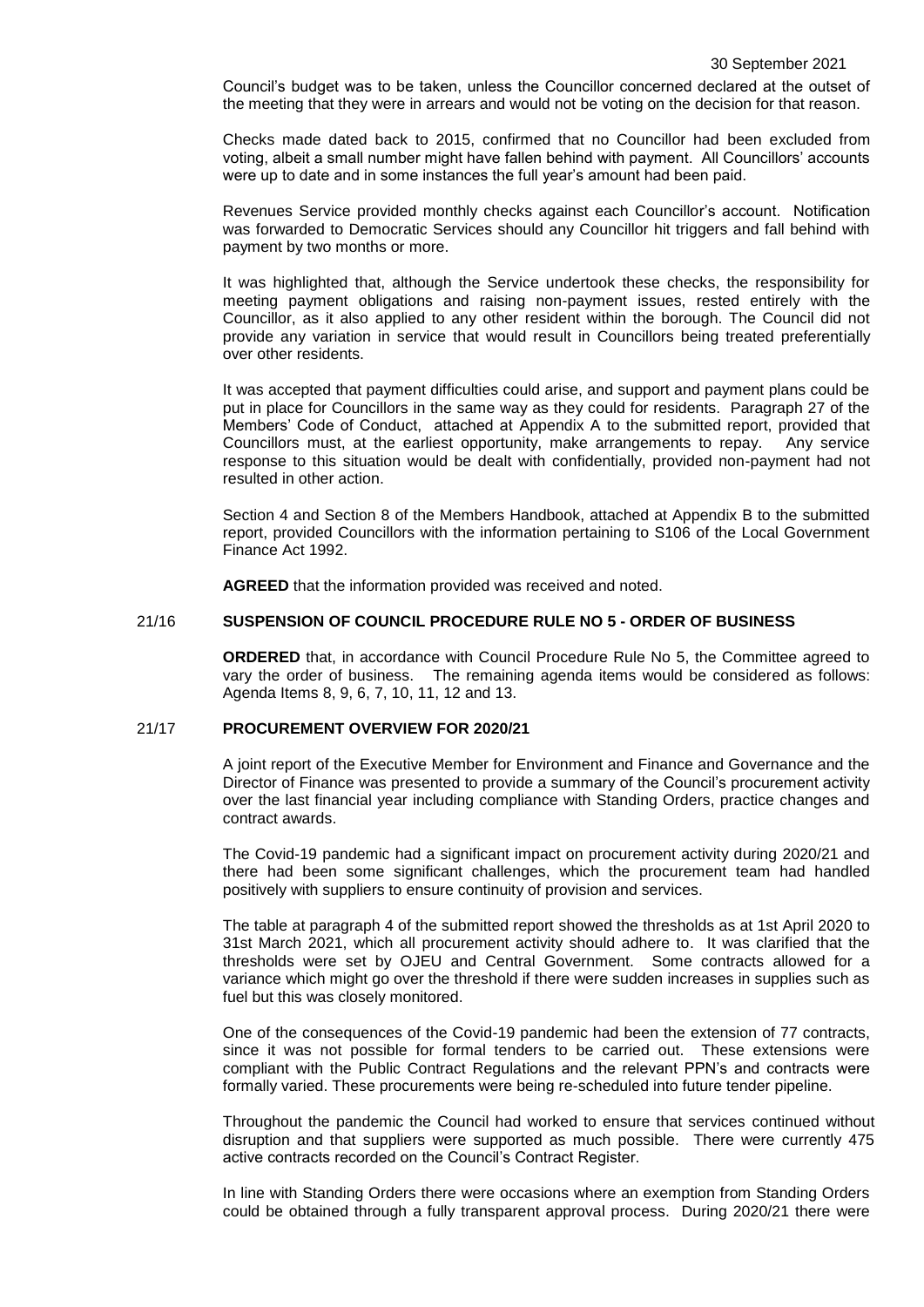48 exemptions approved, compared to 60 in 2019/20.

2020/21 breaches were minimal due to COVID restrictions reducing the procurement activity being undertaken by the Council. However there were recent occasions where standing orders had not be adhered to and assurance measures were being undertaken now to deal with them. Further training would be beneficial for staff in order to promote better understanding of the contract procedure rules and the Procurement Manager had been tasked with developing this work.

During 2020/21 the Council spent £7,515,013 via purchasing cards via a total of 25,438 transactions. The majority of spend continued to be low value with 16,842 (66%) being under £99, 6,621 (26%) were £100 to £499.99 and 1,975 (8%) were over £500. Rebates for the cards were paid 1 December to 30 November and in December 2020 the Council received a rebate of £67,345.83. A further rebate would be received in December 2021.

Previous audit recommendations in relation to purchasing cards had been implemented and this had strengthened monthly reporting to cardholders and line managers on the reviewing of the purchasing cards, and cards being cancelled where the Council's policy was not being adhered to. It was confirmed that purchasing cards were allocated to individuals only and that a pin number was usually required to make a purchase.

Following Executive approval, the Council intended to procure the Supplier Incentive Programme (SIP) (also known as an Early Payment System) with Oxygen Finance via the NEPO Framework in order to enable early as possible payment options for all suppliers in return for a rebate payment. This project would have a number of efficiencies both in relation to practice as well as financial and would result in decreased use of purchasing cards. It was anticipated that the SIP would be live by the end of the financial year and more detail on its performance would be provided in next year's report.

Local spend continued to be monitored against the Council's target, and work to enhance reporting continued to be developed. A new report had been designed in Business World and the Data Team had assisted in transferring that report into PowerBI in order to provide a visual data dashboard on spend performance. A summary of performance during 2020/21 was included at paragraph 31 of the submitted report.

**AGREED** that the information provided was received and noted.

# 21/18 **SUBJECT ACCESS REQUESTS - COMPLIANCE UPDATE**

A report of the Data Protection Officer was presented to provide an update regarding Middlesbrough Council's legal compliance with the right of subject access.

The Committee previously received the Annual Senior Information Risk Owner (SIRO) Report at its meeting on 29 April 2021 which included an update regarding the backlog of subject access requests (SARs).

Since the last update to the Committee, the temporary post in the Children's Services department had been put on a more permanent footing within the Medium Term Financial Plan. The effect of that role, and the existing post dedicated to historical Children's Services SARs, had resulted in a reduction of the backlog of cases received prior to 2021, to 10 within that department.

A small number of those cases were awaiting 'life story work' to be provided by the Children Looked After Service to ensure that those requestors received the information they had asked for, but with the right level of pastoral support and explanation about their time in care.

The other requests were taking a significant amount of time to process due to the nature of those cases and people who had spent a significant number of years in care. In one example, there was in excess of 650 files totalling 6,000 pages, all of which needed to be reviewed and redacted to comply with the data protection legislation. The requestors in those cases were aware of the reasons for the delays and were content to receive the information in a number of partial responses as the work progressed. It was noted that the Department had recently received thanks from someone who had been overwhelmed by the amount of information that was provided and the history of what happened to that person in care,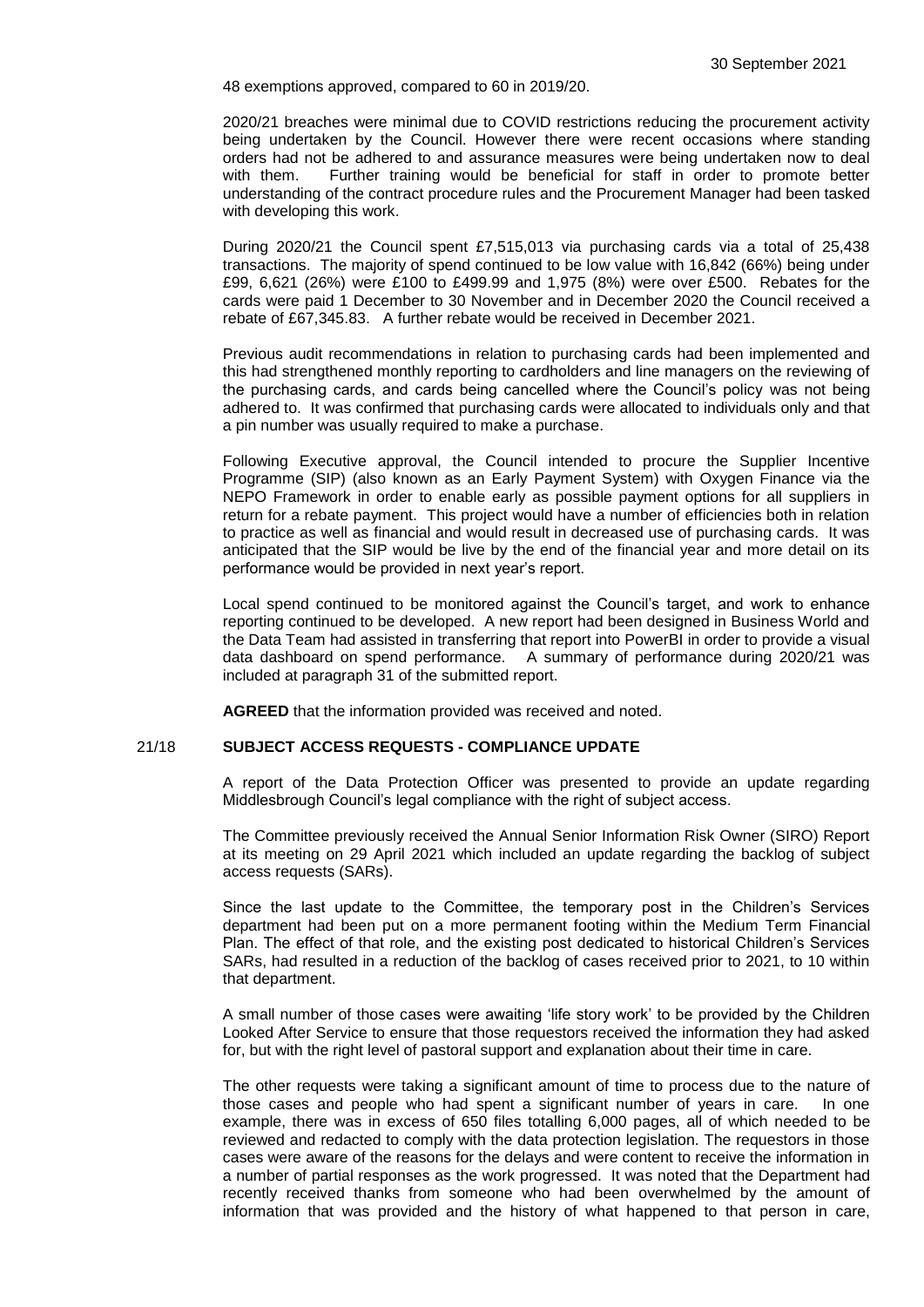acknowledging the painstaking work undertaken to provide it.

It was noted that a further 56 SARs had been received by the Children's Services Department in 2021 to date, 42 of which had been responded to. In total, the current number of open SARs in the department was 24, with 17 of those being overdue.

The Chair, on behalf of the Committee, thanked the Department for the work undertaken.

**AGREED** that the information provided was received and noted.

# 21/19 **INTERNAL AUDIT AND COUNTER FRAUD PROGRESS REPORT**

The Head of Internal Audit, presented a report to update the Committee on the progress of internal audit and counter fraud work during 2021-2022 and the outcomes from work completed since the last report.

A copy of the internal audit progress report was attached at Appendix 1 to the submitted report. Details of progress against the internal audit work programme and a summary of current work in progress, internal audit priorities for the year, completed work, and follow-up of previously agreed audit actions were included. The Auditor had no specific issues to bring to the Committee's attention.

It was highlighted that target completion dates for audits were always subject to change. In addition, all P1 and P2 internal audit actions were part of the corporate performance management system and were regularly reviewed by the Chief Executive and the Corporate Management Team.

The counter fraud progress report was attached at Appendix 2 to the submitted report and detailed a range of work including activity to promote awareness of fraud, work with external agencies, and information on the level of fraud reported to date.

# **AGREED** as follows that:

- 1. the progress of internal audit and counter fraud work in 2021/2022 was noted.
- 2. the outcomes from work completed since the last report to Committee were noted.

### 21/20 **ANNUAL COUNTER FRAUD FRAMEWORK REPORT**

The Head of Internal Audit provided a report to update Members on the impact of fraud nationally and in particular on local authorities. The Council's counter fraud policy framework had been reviewed and the Counter Fraud Strategy Action Plan, The Fraud Risk Assessment, and the Anti-Fraud, Bribery and Corruption Policy had been updated. A copy of the annual Counter Fraud Framework Report was attached at Appendix 1 to the submitted report.

**AGREED** that the following documents were received and noted by the Committee:

- 1. updated Counter Fraud Strategy Action Plan.
- 2. the updated Fraud Risk Assessment.
- 3. the updated Anti-Fraud, Corruption, and Bribery Policy.

# 21/21 **VERBAL UPDATE - STATEMENT OF ACCOUNTS AUDIT PROGRESS/VAT**

#### Statement of Accounts 2020/2021

The Head of Finance and Investments provided a verbal update. The statutory date for approval of the audited statement of accounts for 2020/21 was 30 September 2021. However, the audit of the accounts was not yet finished and, as a result, the approval report on the audited accounts and planned training for Members would be delayed until the work had been completed.

The Covid-19 pandemic and the ongoing impact on local authority finance teams, the overall financial position of Councils generally, and the work required by external auditors to undertake the audit had been significant. These factors had resulted in delays in audit work being undertaken and audits being signed off nationally. Many audits had still not started due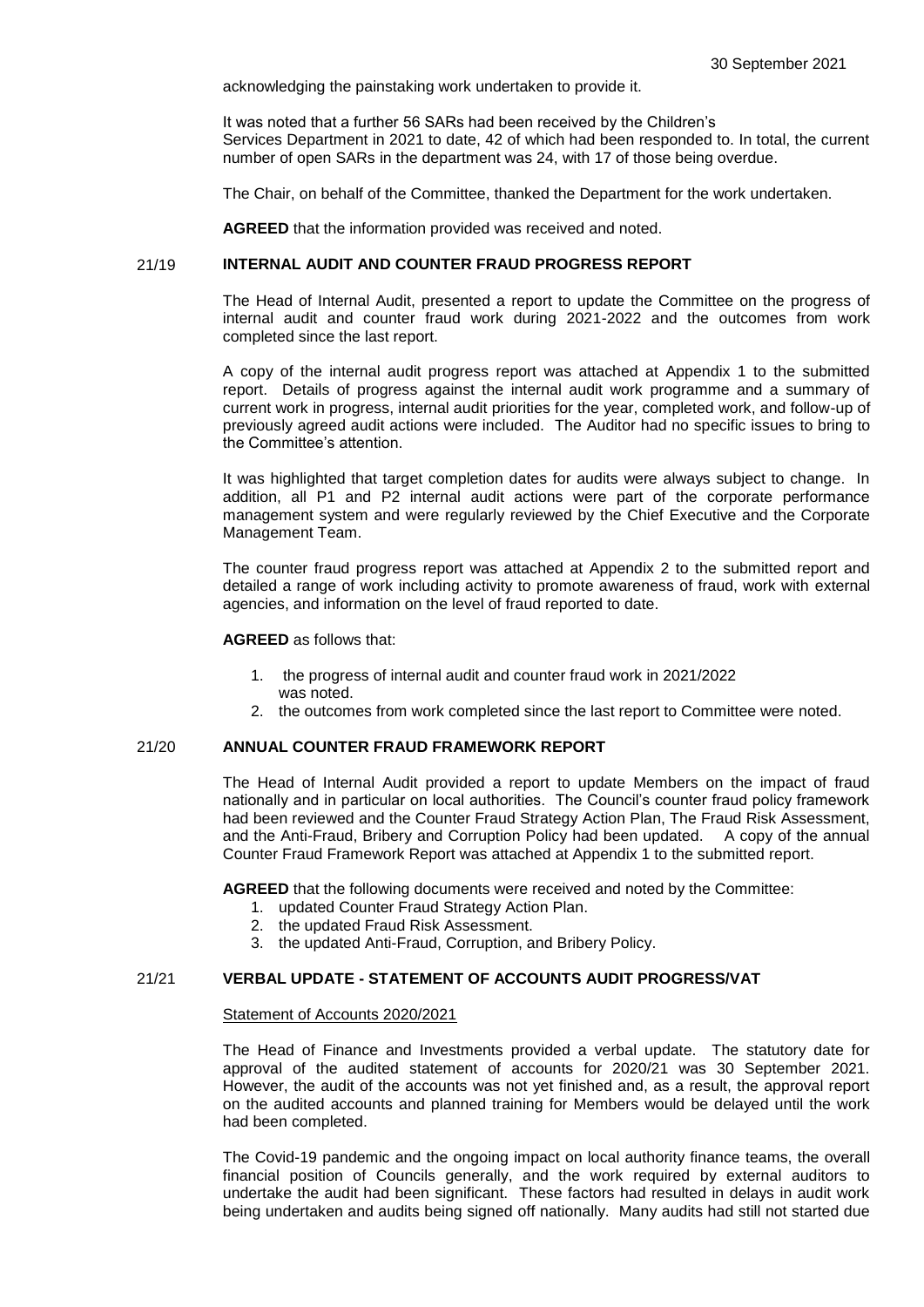to delayed audit opinions relating to previous years and workload for finance teams and audit firms. Middlesbrough Council's audit was progressing well and was ahead of many other authorities in comparative terms.

There were some complex expenditure and funding arrangements to assess as a result of Covid-19, in respect of uncertainty around material assets and liability values. This work needed additional discussion and evidencing by auditors. There had also been staffing issues at both the Council and for local auditors also. Middlesbrough Council had had a vacancy at Chief Accountant level since early last year.

The aim was to complete the audit in the next one to two months and the audited Statement of Accounts would either be presented to Members for approval at the Corporate Affairs and Audit Committee meeting scheduled for 9 December 2021, or at an ad hoc meeting if completed earlier.

As a result of the statutory deadline not being met, a notice would be placed on the Council's website with the draft accounts from 30 September 2021, with a note to explain that the audit was ongoing and the audited accounts were not yet available for publication.

It was highlighted that no other Tees Valley local authority had been able to complete their audit of accounts within the statutory timeframe.

Responding to members' queries it was clarified that the main areas of focus were pensions accounting and covid business grants. It was confirmed that there were no penalties for late approval of the accounts.

The Chair requested that Members received notification of training as early as possible.

#### Value Added Tax

The Council had appointed a new VAT officer who had been in post since 23 March 2021.

In relation to purchasing cards, the auditor had previously raised an issue of council staff using their purchasing cards but either not reclaiming any relevant VAT, and/or not retaining receipts and invoices as proof for HMRC.

In general there were a number of internal controls that need improving on the use of purchasing cards and most of this was in terms of awareness and compliance with business process that the Council used in this area. This was being led by the Procurement team who had issued updated procedure notes and some direct training to remind users of what was required. The main approach on VAT would be awareness via training sessions for managers and staff, publicity via the procurement forum on purchasing cards, and also in VAT newsletters.

**AGREED** that the information provided was received and noted.

## 21/22 **ANY OTHER URGENT ITEMS WHICH IN THE OPINION OF THE CHAIR, MAY BE CONSIDERED**

#### Exempt Reports

Following a brief discussion in relation to exempt reports, the Monitoring Officer suggested that it would be appropriate for the Constitution and Members' Development Committee to give this topic further consideration.

## **NOTED**

# 21/23 **EXCLUSION OF PRESS AND PUBLIC**

**ORDERED** that the press and public be excluded from the meeting for the following items on the grounds that, if present, there would be disclosure to them of exempt information as defined in Paragraphs 1 and 2 of Part 1 of Schedule 12A of the Local Government Act 1972 and that the public interest in maintaining the exemption outweighed the public interest in